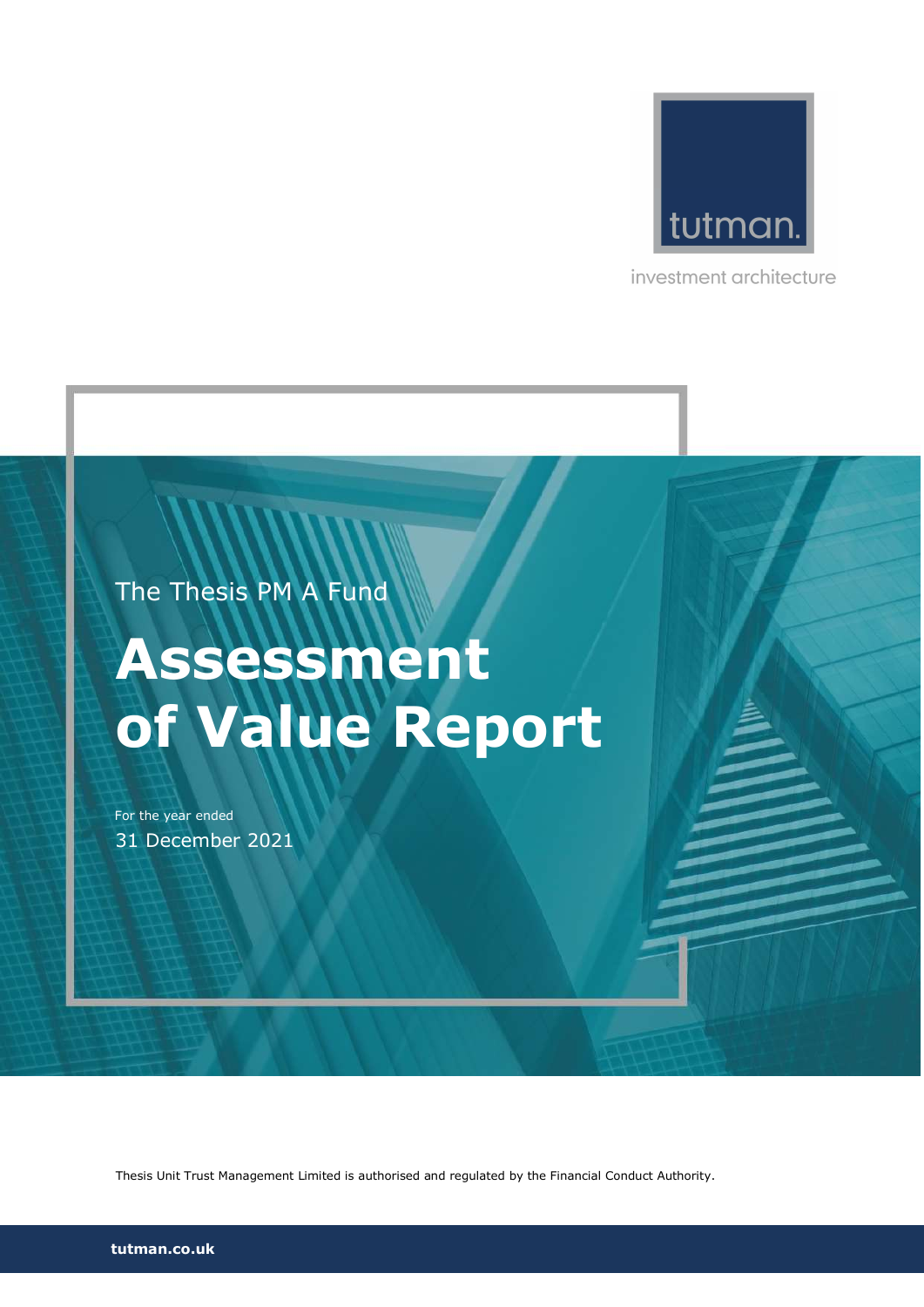# Fund Information

| <b>Fund objective:</b>         | The Fund is designed to achieve growth in capital and<br>income by investing in any country and in any economic<br>sectors of the world. Its policy is to allow for maximum<br>diversification of investment risk with the £ Sterling private<br>investor in mind. Balanced growth in terms of income and<br>capital gains will be sought by constructing an international<br>spread of investments. |
|--------------------------------|------------------------------------------------------------------------------------------------------------------------------------------------------------------------------------------------------------------------------------------------------------------------------------------------------------------------------------------------------------------------------------------------------|
| <b>Fund size:</b>              | £154,430,153.39                                                                                                                                                                                                                                                                                                                                                                                      |
| <b>Performance comparator:</b> | IA Flexible Investment                                                                                                                                                                                                                                                                                                                                                                               |

#### Assessment of Value

The Board of the Authorised Fund Manager (AFM) is required to perform an annual Assessment of Value for each unit class within the fund and to report its findings to investors.

The Assessment of Value places a responsibility on the AFM to determine whether the fees and charges of the fund are justified in the context of the overall service and value provided to investors.

Following the introduction of the Assessment of Value requirement in 2019, we appointed two independent non-executive directors with a particular remit to oversee and challenge the Assessment of Value process conducted in relation to the fund.

In this Assessment of Value report, we have used a traffic light system whereby:



# Independent AFM model – terminology

The AFM has the regulatory responsibility for all aspects of the fund operations including the actions of its delegates. Its role requires a focus on good investor outcomes, investor protection, oversight, compliance and general regulatory matters.

The Investment Manager is appointed by the AFM and has the full discretion to manage the assets of the portfolio in accordance with the fund's objective and investment policy. The Investment Manager is the entity which delivers out- or under-performance on behalf of investors. It is the entity which in turn receives the greatest share of the Annual Management Charge.

The Investment Manager and the AFM can be part of the same organisation or separate. When they are separate the fund can be described as having an Independent AFM which is the case with the Thesis PM A Fund.

# Background to our firm – Independent AFM

Thesis Unit Trust Management Limited is a specialist provider of independent AFM services. Our approach to delivering good outcomes for investors in our funds, from the initial design phase and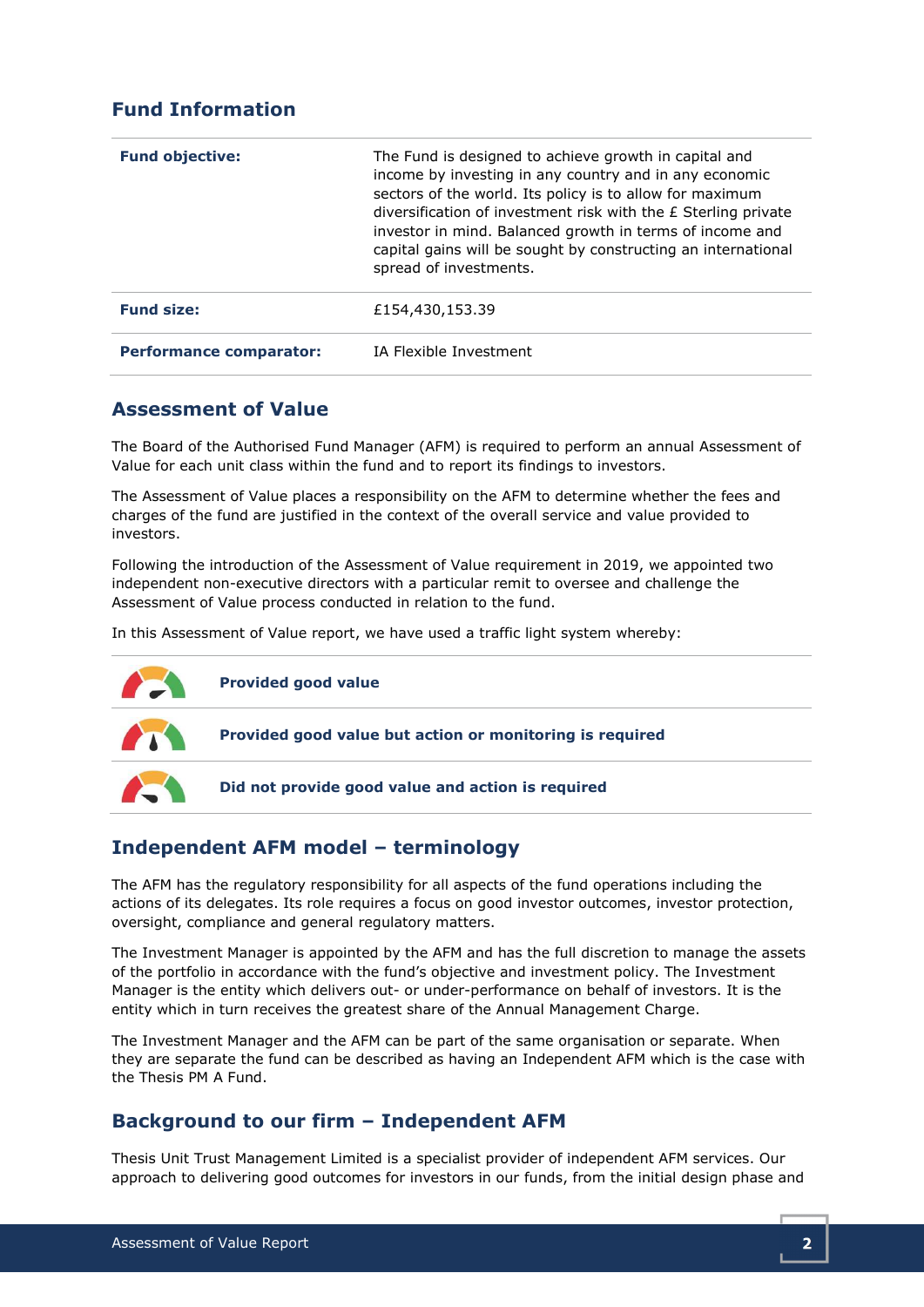throughout the fund life cycle, is based upon having the right blend of experience, culture and governance.

We choose to work with a variety of service providers (fund accountants, depositaries, transfer agents and auditors) and provide independent, bespoke and flexible solutions. By outsourcing dayto-day activity to specialist providers our teams can focus on investor outcomes, risk management, oversight, product governance and regulatory change.

We delegate fund servicing to a panel of reputable institutions. Consequently, we have an informed view of this part of the supply chain. We benchmark those fund servicers against a range of criteria including service and cost. We build close relationships with our delegates at all levels within our respective organisations allowing for effective escalation when appropriate and always with the best interests of investors in mind. We are also able to change a service provider with relative ease as and when required to improve quality of service, reduce cost or for other strategic or operational reasons.

We delegate investment management to a wide range of firms who utilise different strategies and investment techniques. As such we have a broad and informed view of the investment management marketplace and independently benchmark across a range of criteria including service, performance and costs. Coming from a fund management background we have qualified investment managers and research analysts within our AFM business who have the experience to monitor fund performance and challenge third party investment managers on behalf of investors in the funds.

The Thesis PM A Fund was established to meet the unique requirements of a certain group of investor(s) and, whilst the fund remains open to investment by all, it is not proactively promoted more widely. Whilst the AFM has made certain comparisons to other funds that it operates on a similar basis, it has not made direct comparisons to other actively marketed funds. This is because this fund by its very nature will have certain different and valuable features:

It has the flexibility to be managed in accordance with a wider investment policy and to have more than one Investment Manager.

• The AFM and Investment Manager(s) will typically offer additional and tailored services to meet the individual requirements of the investor(s) including reporting and meetings.

The fund is not managed to track, target or be constrained by a specific benchmark and may perform differently to other funds under certain market conditions.

In the absence of a relevant benchmark, the IA Flexible Investment is the comparator set out in the prospectus to review the past performance of the fund. Any historic under- or outperformance over different periods has therefore been reviewed against a backdrop of the above and having due consideration to the bespoke nature of the fund and the objectives of its investors.



#### Independent AFM – service and costs

In assessing the quality and cost of our independent AFM service we have concluded that we have delivered a service that meets the requirements of investors in the funds, and the fund sponsor, and which has delivered value.

Examples of the criteria that we considered included the operation and compliance of the fund (including the number of errors and investor complaints), the results from the depositary's inspection and audit of our AFM arrangements, and other factors such as the implementation of regulatory change at no cost to investors.

We judge whether our AFM fee is competitive and can be justified based on feedback from independent consultants, our clients who select us and when existing funds move to us from our competitors. Our fees are tiered thereby providing economies of scale for investors as the fund value increases.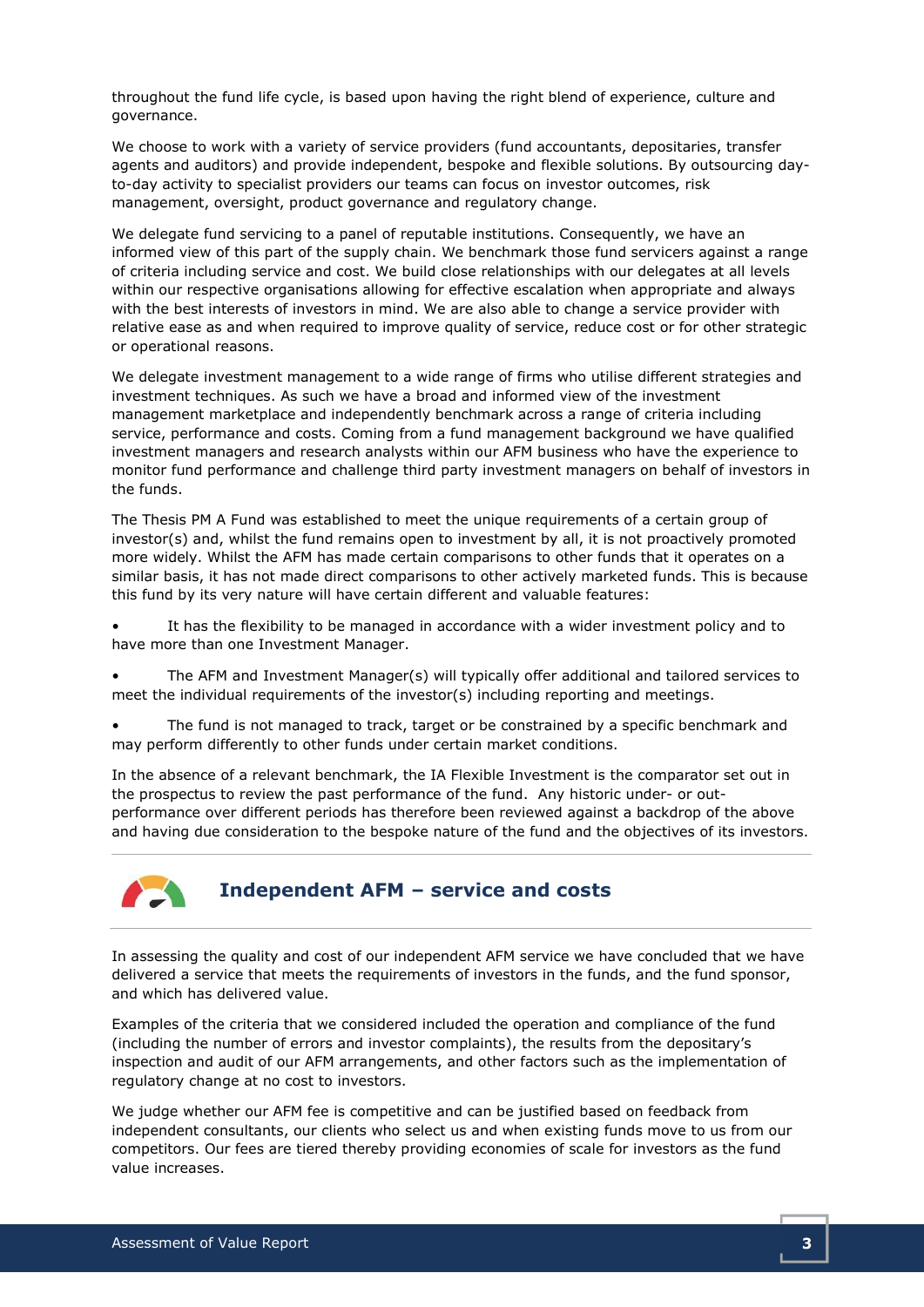

### Service provider service and costs

Having separately assessed the quality and cost of the outsourced fund service providers we have concluded that services have met the requirements expected and delivered value to investors.

Examples of the criteria that we considered included Key Performance Indicators in the key areas including pricing, delivery of statements, delivery of report and accounts, and investor complaints.

We have assessed that the service providers' fees are competitive and provide value to investors by benchmarking against the other service providers on our panel. The majority of fees are tiered thereby providing a mechanism for economies of scale as the fund value increases.

#### Investment manager service and costs

It is our judgement that the experience of investors in the fund and an assessment of whether the fund has delivered value is most directly impacted by the services, performance and costs that are attributable to the Investment Managers. Further details of our value assessment, with a particular focus on the Investment Managers, are shown below:



The range and quality of service delivered by the Investment Manager including the experience of the team, track record, quality of relationship with our AFM team, and the results from our governance and oversight arrangements

We monitor the Investment Managers on a daily basis, and maintain frequent contact with them on a range of aspects of their work including adherence with the investment mandate and policy, liquidity management, and fair value pricing as well as regulatory compliance. We have more formal contact quarterly and further periodic reviews on a thematic basis. We are satisfied that the Investment Managers continue to meet our requirements and provide a good quality of service.



#### Performance

Whether the fund has provided good performance, net of fees, in relation to its investment objective. We have considered performance against the fund's benchmark and/or appropriate peer group, compliance with investment policy, volatility and liquidity, and any evidence of closet tracking.

The fund has outperformed against its comparator over 1, 3 and 5 years. Whilst volatility levels triggered a review, our Investment Committee was satisfied with the explanation from the Investment Managers and this will continue to be monitored. The fund is being actively managed in accordance with the investment objective and policy and positive returns have been delivered. The fund has also met its income objective.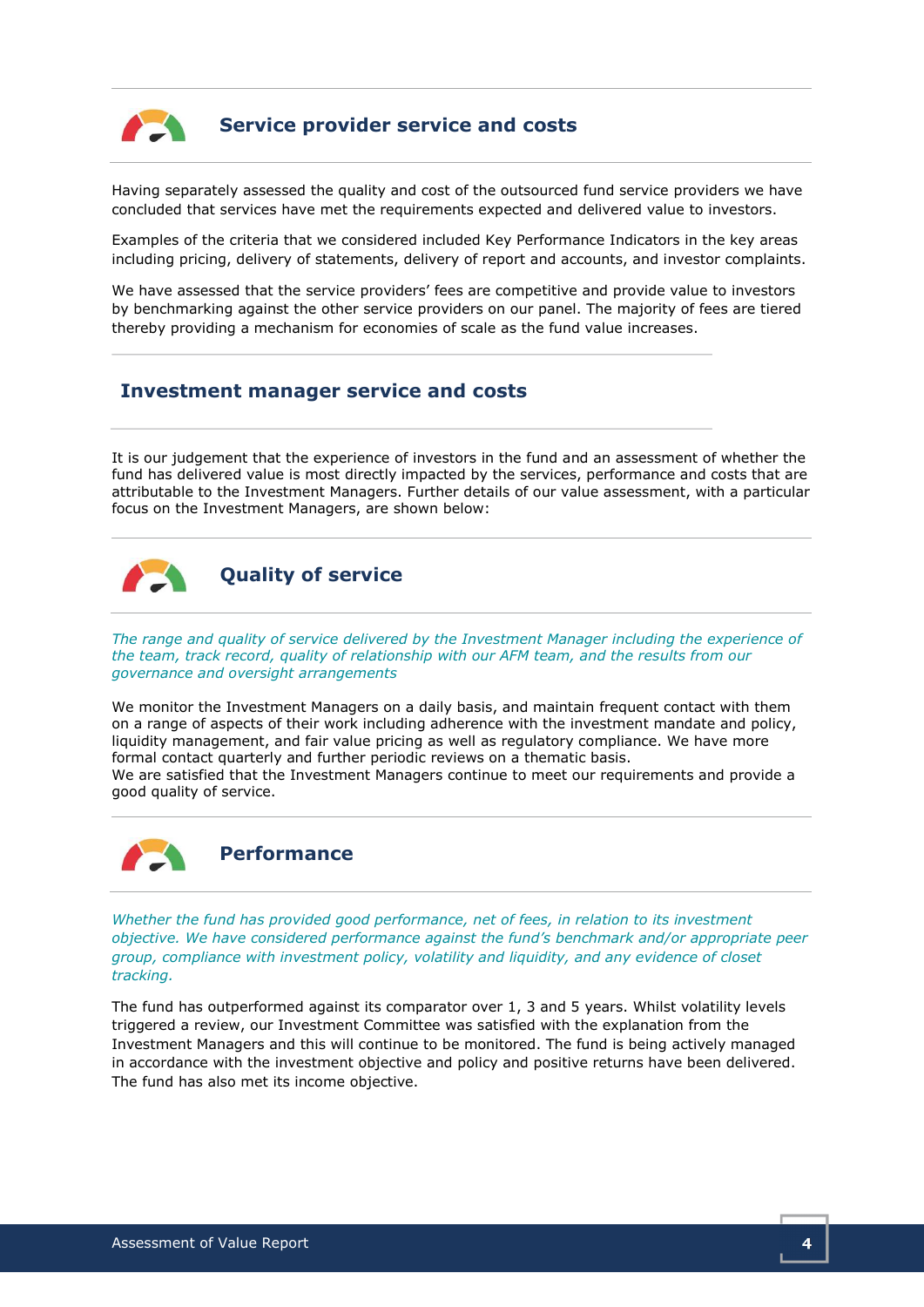| <b>Class/Comparator</b> | (%)   | 1 year performance 3 year performance<br>(9/0) | 5 year<br>performance (%) |
|-------------------------|-------|------------------------------------------------|---------------------------|
| Thesis PM A Inc         | 14.28 | 42.96                                          | 51.15                     |
| IA Flexible Investment  | 11.38 | 37.83                                          | 42.94                     |

| <b>Class/Comparator</b>       | <b>12M Yield</b><br>(9/0) |
|-------------------------------|---------------------------|
| Thesis PM A Inc.              | 0.21                      |
| <b>IA Flexible Investment</b> | በ.76                      |



Whether the charges are reasonable compared with the costs of providing the service (considering factors such as the size of the Investment Manager, its balance sheet strength and profit margins).

At a fund size of £154,430,153.39 we are satisfied that the costs charged to the fund are reasonable given its size and a holistic assessment of the benefits that accrue to its investors.



Is the fund or the Investment Manager of a size or scale where economies of scale should be passed on to investors.

The Investment Managers' fees are tiered and economies of scale are passed back to the fund.



Comparable market rates

#### Whether the charges are comparable with similar funds in this sector of the market.

As an independent AFM we operate multiple funds. We appoint different service providers and a wide range of Investment Managers and can readily benchmark fees. It is our assessment that the OCF of the fund is higher than the OCF of other similar funds in the market. An annual management charge rebate amounting to 0.09% of year end assets was paid into the fund during the period, which effectively reduced the overall expenses paid by the fund but is not deducted from the OCF.

| <b>Class/Peer group</b>                 | OCF<br>(9/6) |
|-----------------------------------------|--------------|
| Thesis PM A Inc                         | 1.28         |
| IA Flexible Investment                  |              |
| IA Flexible Investment highest OCF 5.93 |              |